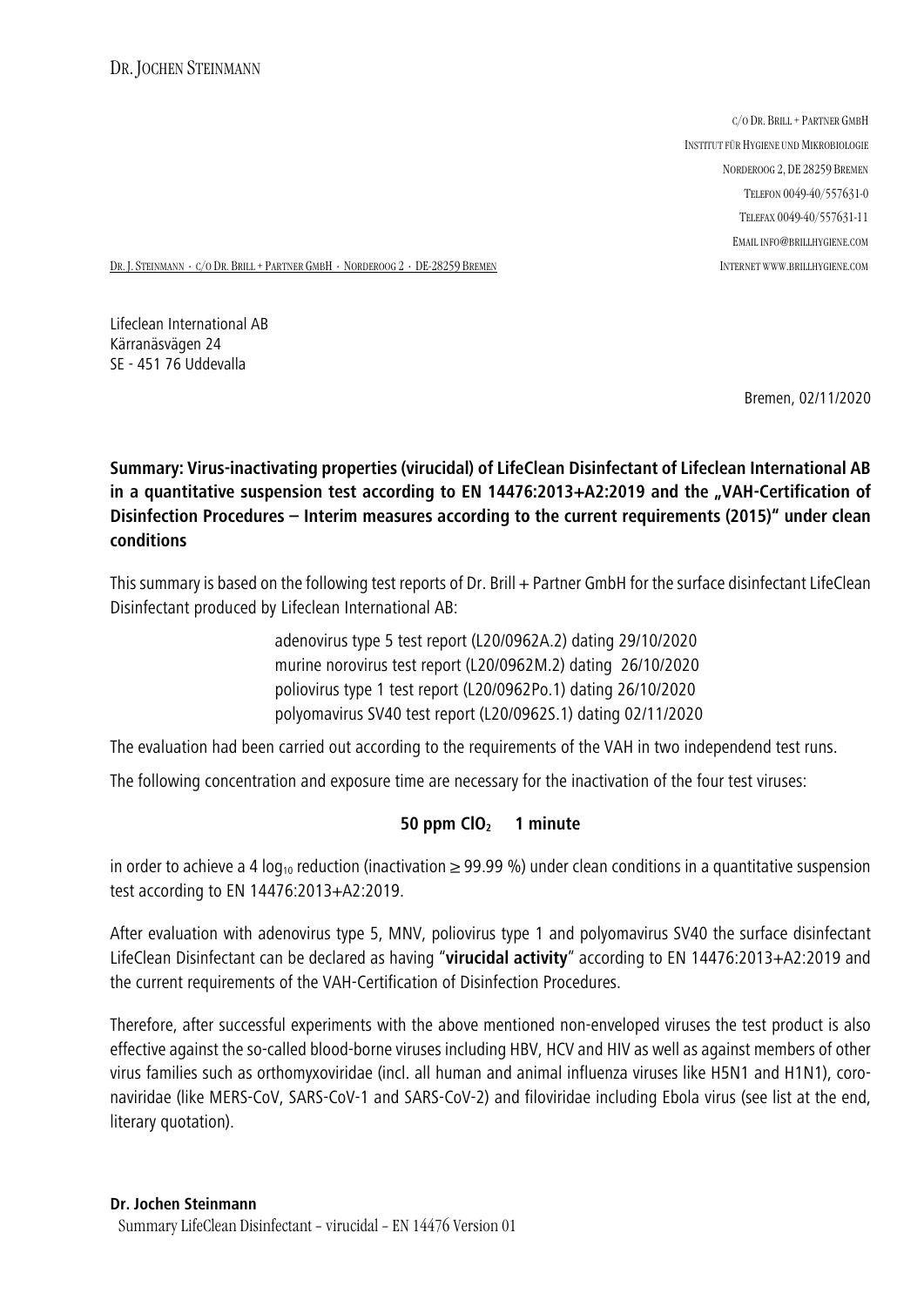## **From Annex A in EN 14476 Examples of viruses which may contaminate human medical instruments, hands, surfaces (Enveloped viruses are in bold)**

NOTE This list is not exhaustive.

## Blood

Enterovirus **Hepatitis C virus (HCV)** Hepatitis A Virus (HAV) and the extended of the Parvovirus B 19 **Hepatitis B virus (HBV)**

Respiratory tract

Adenovirus (Mast-) **Influenza Virus** Enterovirus and the control of the control of the control of the control of the control of the control of the control of the control of the control of the control of the control of the control of the control of the control **Herpesviridae** 

Neural tissue, ear & nose, eye

**Herpesviridae Rabies Virus Measles Virus** 

Gastro-intestinal

Adenovirus (Mast-)<br>
Caliciviridae<br>
Caliciviridae Astrovirus **Rotavirus** Rotavirus Rotavirus Rotavirus Rotavirus Rotavirus Rotavirus Rotavirus Rotavirus Rotavirus

Skin, breast and/or milk

**Herpesviridae** Papillomavirus<br> **Human Immunodeficiency Virus (HIV)** The Controllery Poxylidae **Human Immunodeficiency Virus (HIV)** 

Spleen and lymph nodes (see also "Blood")

**Human T Cell Leukemia Virus (HTLV) Human Immunodeficiency Virus (HIV)**

Dental procedure

**Hepatitis B virus (HBV)**

**Filoviridae Hepatitis Delta virus (HDV) Flavivirus Human Immunodeficiency Virus (HIV) Herpesviridae Human T Cell Leukemia Virus (HTLV)**

**Coronavirus Paramyxoviridae**

Adenovirus (Mast-) **Human Immunodeficiency Virus (HIV)** Polyomavirus<br>Rabies Virus

Caliciviridae Caliciviridae Caliciviridae Caliciviridae Caliciviridae Computer Computer Computer Computer Compu<br>
Coronavirus Computer Computer Computer Computer Computer Computer Computer Computer Computer Computer Compute **Coronavirus** Hepatitis E Virus (HEV)

Enterovirus **Human T Cell Leukemia Virus (HTLV)**

Adenovirus (Mast-) **Hepatitis C Virus (HCV)** Enterovirus **Hepatitis Delta Virus (HDV) Human Immunodeficiency Virus (HIV)**